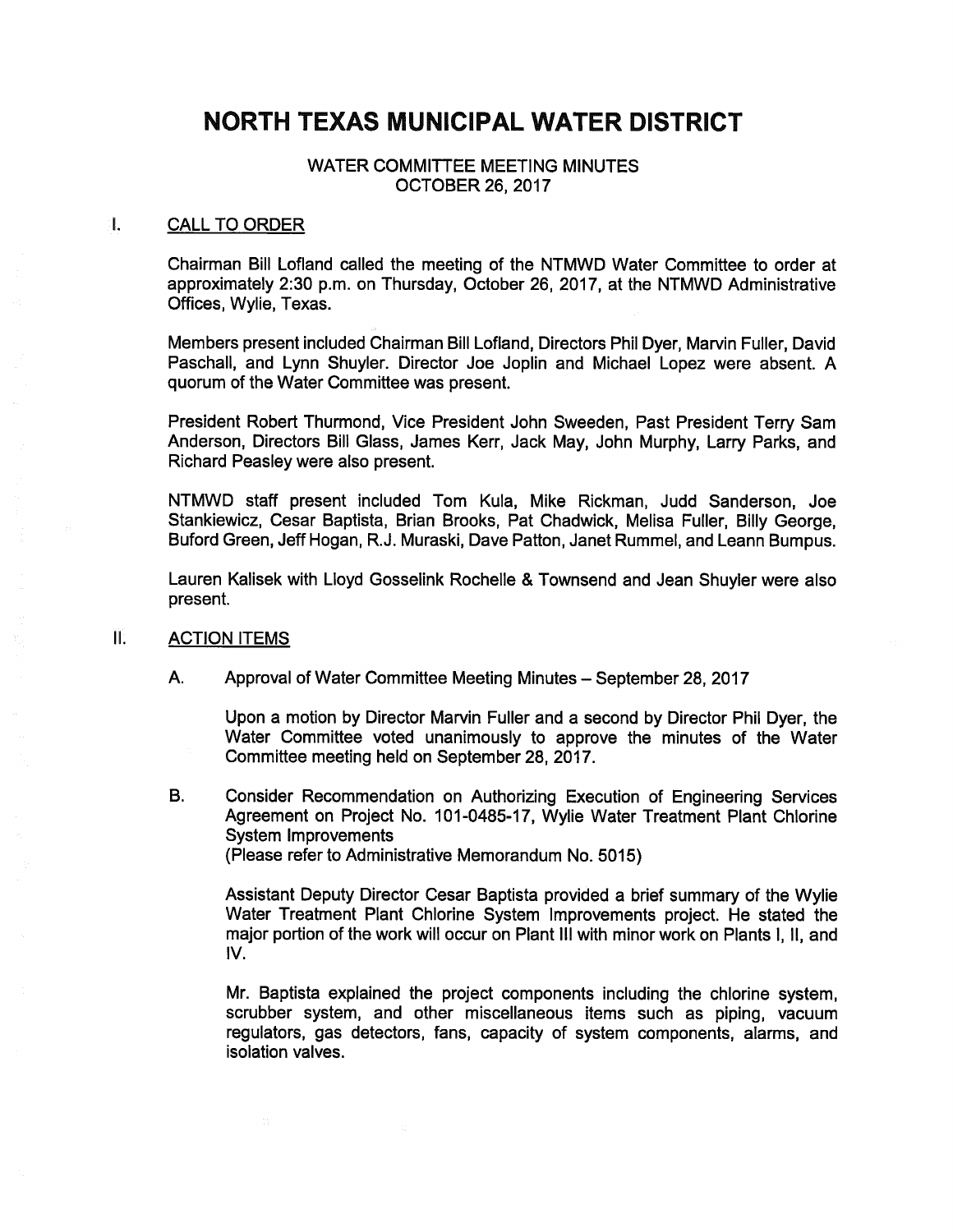Mr. Baptista discussed key components including improvements to caustic storage tanks to allow access to all appurtenances, piping/valve reconfiguration for isolation, additional railcar storage monitors and alarms, railcar scales for enhanced volume monitoring, and relocation of chlorine evaporators and piping for scrubber operation.

Assistant Deputy Director Billy George added the District is wholly dependent on Kansas City Southern Railway to move the railcars and scheduling has been a challenge for Operations.

Mr. Baptista reviewed basic design services as well as special services including the hiring of an industry expert. He stated the total recommended Engineering Services Agreement is \$924,842 and the planning level construction cost estimate  $is$  \$7.8M.

In response to a question from a Committee member, Executive Director Tom Kula indicated NTMWD staff members have basic protective equipment and training, but the local fire department is contacted when emergencies occur. Mike Rickman mentioned that NTMWD is working with Wylie Fire Rescue (WFR) to provide NTMWD staff with hazmat tech level training to assist WFR since staff is more familiar with NTMWD facilities.

Upon a motion by Director Lynn Shuyler and a second by Director Marvin Fuller, the Water Committee voted unanimously to recommend to the Board of Directors authorizing execution of an Engineering Services Agreement on Project No. 101- 0485-17, Wylie Water Treatment Plant Chlorine System Improvements.

C. Consider Recommendation on Authorizing Award of Construction Contract on Project No. 101-0487-17, Lake Chapman 84-inch Raw Water Pipeline Easements Clearing and Maintenance Please refer to Administrative Memorandum No. 5022)

Maintenance Officer Dave Patton explained the Lake Chapman 84" Raw Water Pipeline is jointly owned and operated by the NTMWD and the City of Irving. He said a committee was established to manage day-to-day maintenance of the system. He stated this request is for right-of-way clearing in the amount of 391, 263 and 50% will be funded by the City of Irving. He displayed a diagram of the pipeline route and reviewed the project scope, which includes 40.5 miles of pipeline as well as 25 gates and 50 fencing H -braces. He indicated the estimated cost was \$90,000 less than anticipated.

In response to a question from a Committee member, Mr. Patton described the type of equipment used to clear the land and how vegetation is managed.

Upon a motion by Director David Paschall and a second by Director Lynn Shuyler, the Water Committee voted unanimously to recommend to the Board of Directors authorizing award of a Construction Contract on Project No. 101-0487-17, Lake Chapman 84 -inch Raw Water Pipeline Easements Clearing and Maintenance to Boeuf Built, LLC in the amount of \$391, 263.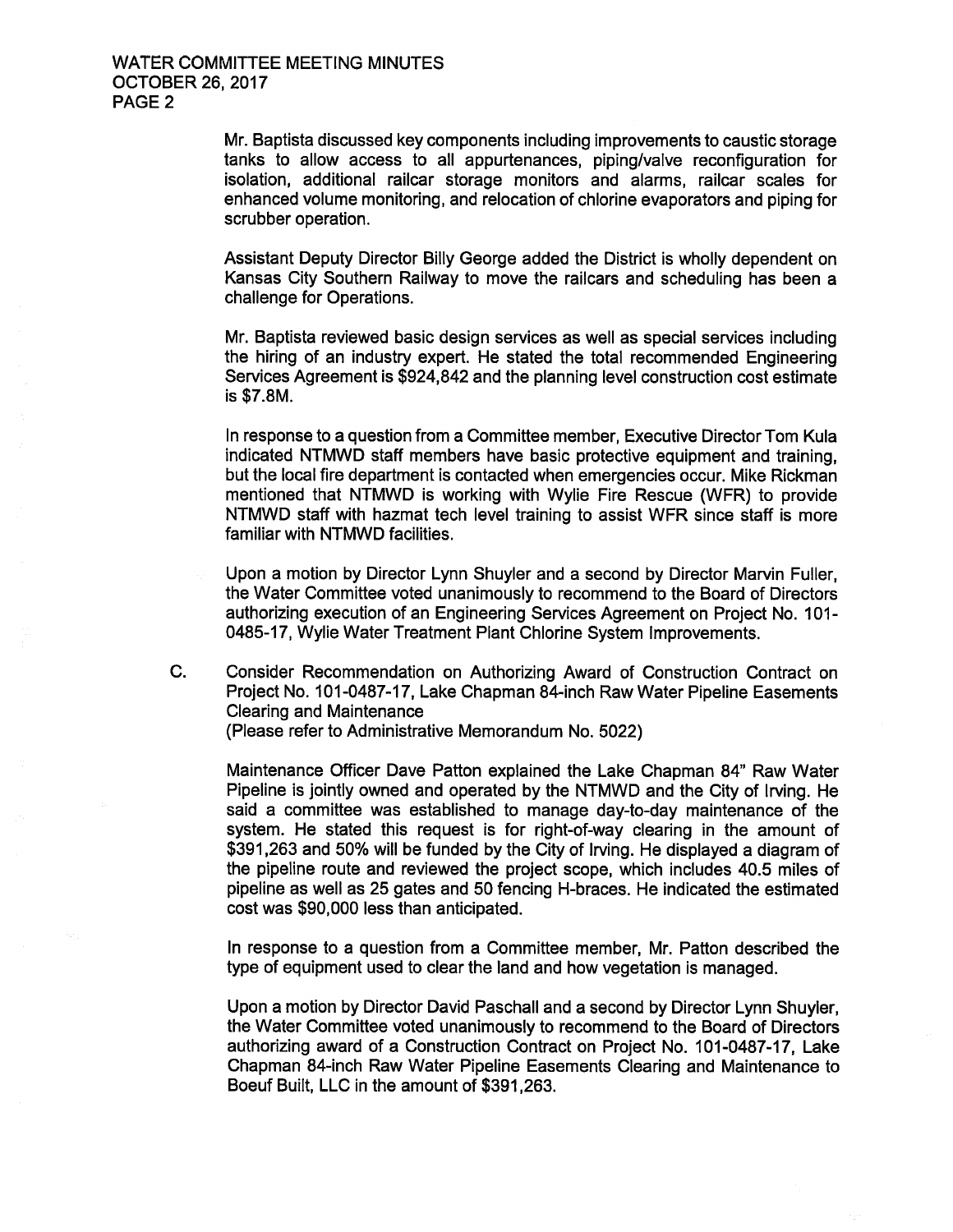### WATER COMMITTEE MEETING MINUTES OCTOBER 26, 2017 PAGE 3

# III. DISCUSSION ITEMS

A. Discuss the Texas Commission on Environmental Quality Corrective Action Plan Resulting from the April 2016 Mandatory Comprehensive Performance Evaluation of Wylie Water Treatment Plant IV

Assistant Deputy Director Billy George provided background on the April 2016 Mandatory Comprehensive Performance Evaluation ( mCPE). He stated in early 2016 NTMWD had consecutive months where single filter turbidity readings were above 2.0 NTU at Plant IV, which triggered the need for the mandatory mCPE by the Texas Commission on Environmental Quality (TCEQ) to identify the specific factors that are adversely affecting filter performance.

Mr. George shared the meaning of turbidity. He explained that in the treatment process the suspended particles are removed. He said it is an important step in the process.

Mr. George indicated this is not an enforcement action, but will result in a Corrective Action Plan being implemented. He stated the evaluation crew looked at the process control system and conducted a detailed and comprehensive review.

Mr. George explained the Texas Optimization for Surface Water Treatment Plants TOPS) program. He stated former NTMWD employee Ted Kilpatrick facilitated the District's enrollment in this program and that participation requires a comprehensive evaluation to be enrolled. Once the District meets all TOPS requirements for a 12 -month period, Plant IV will be recognized by the TCEQ.

Mr. George indicated staff went to work very quickly after the April 2016 exit meeting. He reviewed the corrective action plan delivered by the TCEQ on October 12, 2017. He said administrative items in the plan include implementation of policies to: 1) ensure more timely adjustments in response to source water quality changes; 2) ensure critical Operations and Maintenance needs are addressed in a timely manner; and 3) ensure critical treatment information is communicated up and down the chain of command. He also reviewed the engineering and standard operating procedure ( SOP) requirements. He indicated other items in the corrective action plan require engineering submittals to the TCEQ.

Mr. George stated after the October 12, 2017, meeting, NTMWD staff met and disbursed responsibilities. He said January 8, 2018, is the deadline for response on SOPs, etc., and over the next few weeks NTMWD staff will be revising written responses and receiving information from consultants to address the required submittal of engineering documents.

B. Discuss the City of Parker Written Request for a Second Water Delivery Point

Assistant Deputy Director Billy George provided a timeline of correspondence related to the District proceeding with coordination related to the City of Parker's request for a second water delivery point. In 2014, the District requested that the City provide a plan indicating how better conservation would be achieved. Mr.